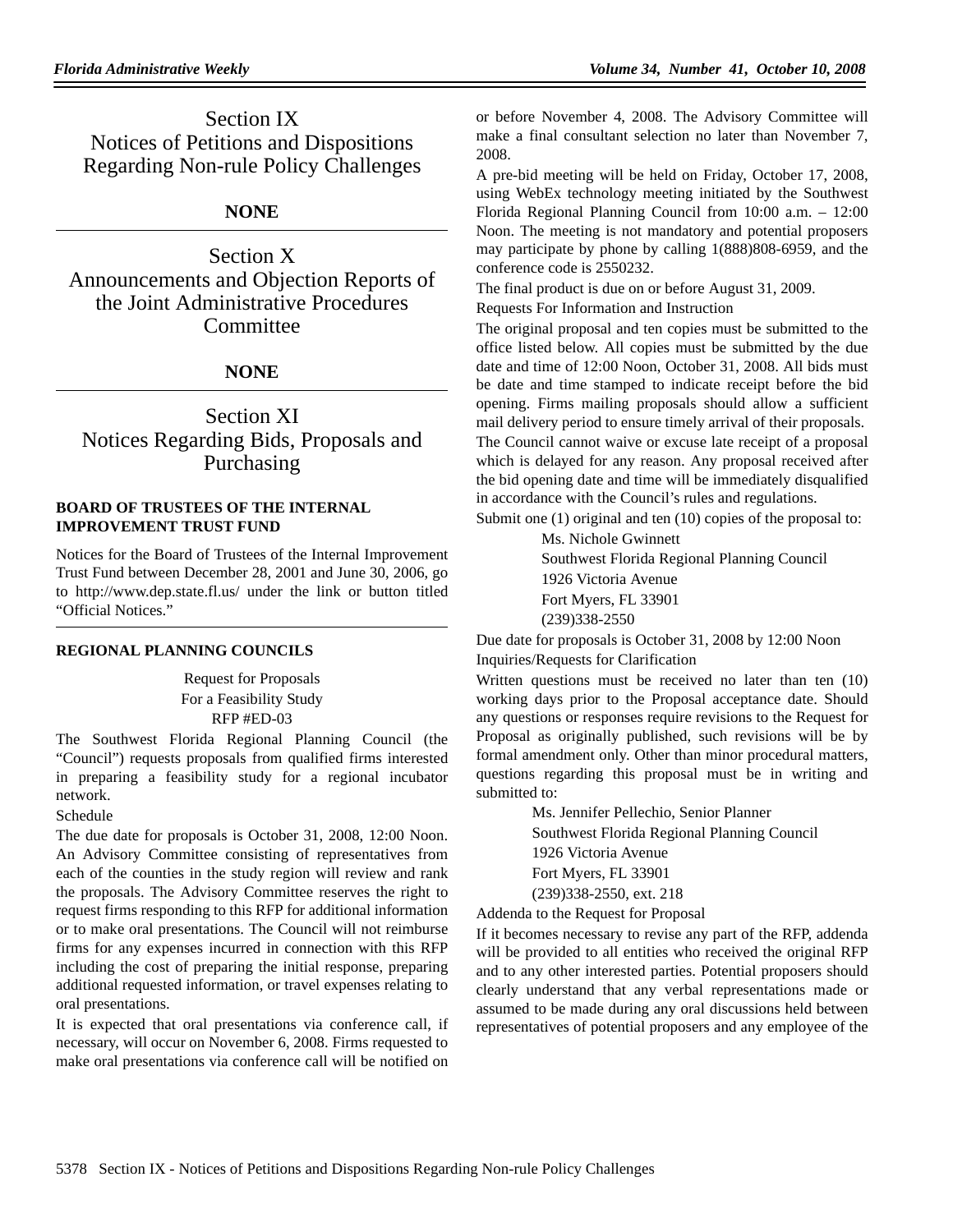Council are not binding on the Council. Only that information requested in writing and added to the Request for Proposal via an addendum is binding.

#### Lobbying

All firms are hereby placed on notice that the Council and the Advisory Committee do not wish to be lobbied, either individually or collectively, about a project for which a firm has submitted a proposal. During the process, from proposal closing to Council selection, no firm or its agent shall contact any employee of the Council or member of the Advisory Committee in reference to this proposal, with the exception of the Purchasing Agent or the designee(s). Failure to abide by this provision may serve as grounds for disqualification for award of this contract to the firm.

#### Public Record

All records submitted to the Council related to purchase orders/contracts are considered public records. All bids, proposals, or offers submitted by vendors shall become public information and are available for inspection during normal business hours.

#### Rejection of Proposals

The Council reserves the right to reject any or all proposals, to re-solicit for proposals, if desired, and upon recommendation and justification by the Advisory Committee, to accept the proposal which in the judgment of the Council and the Advisory Committee is deemed the most advantageous for the public.

Any proposal which is incomplete, conditional, obscure, or which contains irregularities of any kind, may be rejected on that basis. In the event of default of the successful proposer, or the proposer's refusal to enter into contract with the Council, the Council reserves the right to accept the proposal of any other proposer or to re-advertise using the same or revised documentation, at its sole discretion.

The Council reserves the right to withdraw this RFP at any time and for any reason. Receipt of proposal materials by the Council or submission of a proposal to the Council confers no rights upon the proposer nor obligates the Council in any manner.

#### **DEPARTMENT OF ENVIRONMENTAL PROTECTION**

Notices for the Department of Environmental Protection between December 28, 2001 and June 30, 2006, go to http://www.dep.state.fl.us/ under the link or button titled "Official Notices."

## **DEPARTMENT OF CHILDREN AND FAMILY SERVICES**

#### INVITATION TO BID

Proposals are requested from qualified General Contractors by the Department of Children and Families, hereinafter referred to as Owner, for the construction of:

## PROJECT NUMBER: DCF 08245330 PROJECT: WINDOW REPLACEMENT BUILDINGS 1235, 1250, 1260 & 1265 FLORIDA STATE HOSPITAL CHATTAHOOCHEE, FLORIDA

PREQUALIFICATION: The Owner accepts bids from those firms which demonstrate current relevant licensure with the Florida Department of Business and Professional Registration by submittal of a copy of that license or certificate with their bid and compliance with the pre-qualification requirements as stated hereinbefore and in the project specifications. In the General and Technical Specifications, Exhibit 9, Owner's Experience Questionnaire and Contractor's Financial Statement shall be submitted with bid.

The work includes but is not limited to the removal of windows, sun screens, security screens and associated framing materials to allow for the installation of new pre-finished aluminum window units including sub-frames, wood blocking, trim and all other items necessary to complete the window installation for Buildings 1235, 1250, 1260, & 1265 and provide the required window warranties.

BID GUARANTEE: On projects where the base bid and sum of all additives exceeds \$100,000.00, bids shall be accompanied by a bid guarantee of not less than five (5) percent of the amount of the bid.

PUBLIC CONSTRUCTION BOND: If the construction award is \$100,000.00 or more, a Public Construction Bond, Exhibit 4, is required.

BID DATE AND TIME: Sealed bids will be received at the architect's office located at 1382 Timberlane Road, Suite C, Tallahassee, Florida 32312, on Wednesday, November 12, 2008 until 2:00 p.m. (Local Time), at which time they will be publicly opened and read aloud.

PRE-BID INSPECTION: The pre-bid inspection will be meeting at the Operations and Facilities Building, Florida State Hospital, Chattahoochee, on Thursday, October 23, 2008, 1:30 p.m. (Local Time). An informative meeting will take place at this location followed by a visit to each building location. All others visiting after this time shall be by appointment only. Bidders setting up an appointment after October 23rd must contact: Mr. Rob Elliott, Operations and Facilities at (850)663-7152, Florida State Hospital to arrange a site visit. All questions pertaining to this project must be addressed to the architect.

PROPOSAL: Bids must be submitted in full accordance with the requirements of the drawings, specifications, bidding conditions and contractual conditions, which may be examined and obtained for \$100.00 refundable from the architect:

> HICKS NATION ARCHITECTS, INC. 1382 TIMBERLANE ROAD TALLAHASSEE, FLORIDA 32312 TELEPHONE: (850)893-1130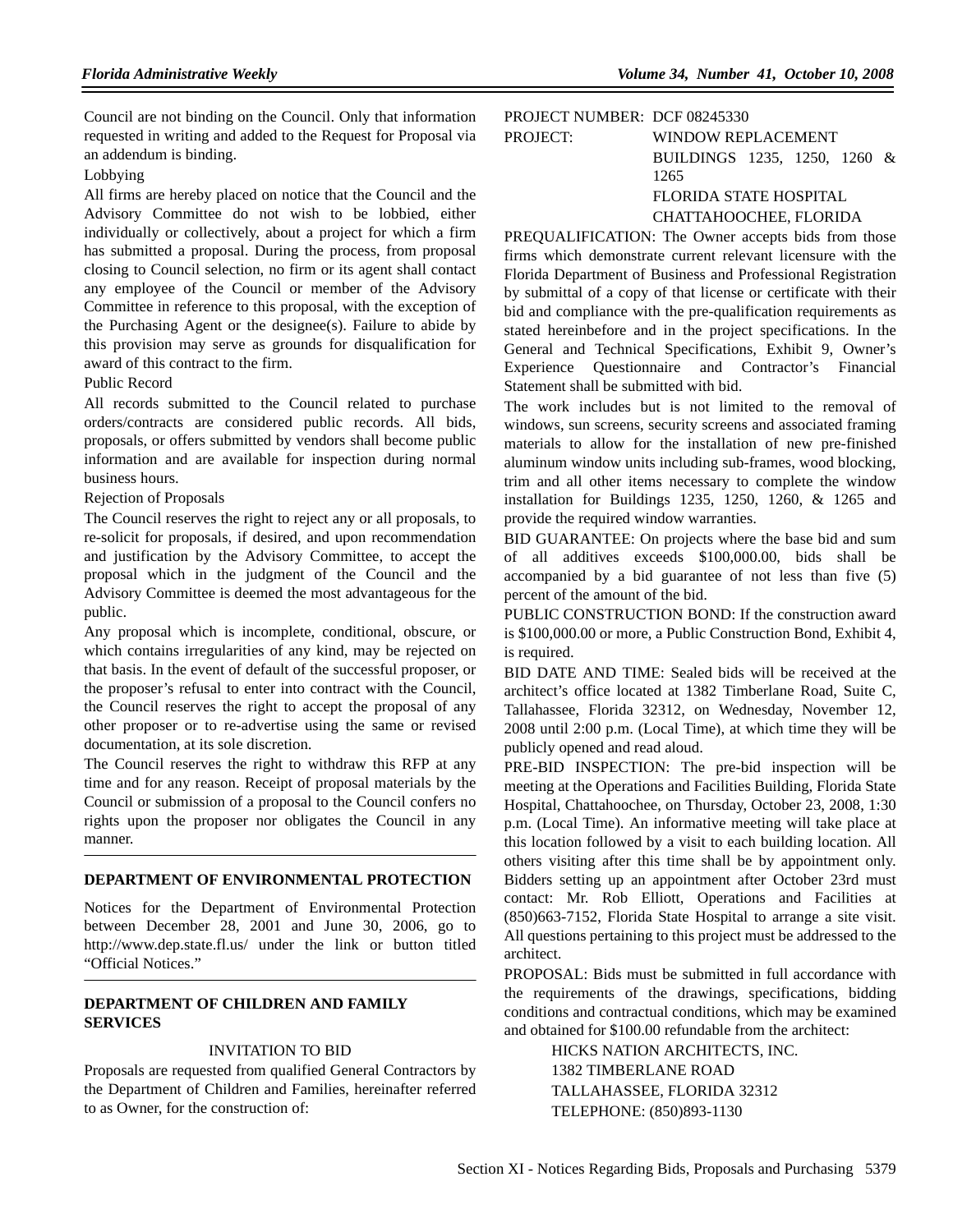CONTRACT AWARD: The bid tabulation and Notice of Award Recommendation will be posted by 2:00 p.m. (Local Time), on November 13, 2008, at the Architects Office. In the event that the bid tabulation and Notice of Award Recommendation cannot be posted in this manner, then all bidders will be otherwise notified. Any protests of the bid must be made within 72 hours of posting of the results. "Failure to file a protest within the time prescribed in Section 120.53(5), Florida Statutes, shall constitute a waiver of proceedings under Chapter 120, Florida Statutes." If no protest is filed per Section B-21 of the Instructions to Bidders, "Notice and Protest Procedures: the Owner will award the contract to the qualified, responsive low bidder in accordance with Chapter 60D-5, F.A.C.

#### **BALFOUR BEATTY CONSTRUCTION, LLC**

## INVITATION FOR QUALIFIED CONTRACTORS TO SUBMIT SEALED BIDS

Balfour Beatty Construction LLC (BBC) is requesting SEALED BIDS from qualified Contractors for the above referenced project until 2:00 p.m., November 20, 2008, at the address provided below: Sealed bids will be opened publicly immediately following the 2:00 p.m. cut off.

| Address:                              | 804 N. W. Jackson Bluff Rd. |
|---------------------------------------|-----------------------------|
|                                       | Mayo, FL 32066              |
| Phone:                                | $(386)294 - 3100$           |
| Fax:                                  | $(386)294 - 2485$           |
| E-Mail:                               | kgray@balfourbettyus.com    |
| Bid Package will be available at NGI. |                             |

Interested parties can obtain plans, specifications, bid package and prequalification forms at the following location starting October 15, 2008.

> NGI (Ocala) (352)622-5039 304A Southwest Broadway Street Ocala, FL 34474

SEALED BIDS AND PREQUALIFICATION FORMS ARE TO BE SENT TO:

> Kevin Gray Balfour Beatty Construction 804 N. W. Jackson Bluff Rd. Mayo, FL 32066

for receipt prior to 2:00 p.m., November 20, 2008.

A pre-bid conference will be held at 10:30 a.m., Wednesday, October 22, 2008. The location of the pre-bid conference is: Mayo Correctional Annex Project Construction Trailer Conference Room, 804 N. W. Jackson Bluff Rd., Mayo, FL 32066 (same location bids will be received).

Balfour Beatty Construction does not discriminate on the basis of race, color, religion, age, sex, national origin, marital status, handicap or other reason prohibited by law. LICENSE CGC 05623.

## **FLORIDA DEVELOPMENTAL DISABILITIES COUNCIL, INC.**

Request for Proposals (RFP) Training and Conferences

The Florida Developmental Disabilities Council, Inc. (FDDC) announces the availability of a Request for Proposals (RFP). Interested parties should obtain a copy of RFP #2009-IP-100 for specific information related to funding amounts. Copies of the RFP can be downloaded for the FDDC website (www.fddc.org) or copies may be requested by writing: FDDC, 124 Marriott Drive, Suite 203, Tallahassee, Florida 32301; or calling (850)488-4180; 1(800)580-7801 (Toll Free); 1(888)488-8633 (TDD). To register to receive electronic mail (email) notices of future RFPs, please visit our website (www.fddc.org) and click on "Funding Opportunities" in the left hand browser list, then click on the "Sign Up Now" in E-Mail Sign Up box and follow the directions.

This Request for Proposal (RFP) is being issued by the Florida Developmental Disabilities Council to provide opportunities for public and private sector agencies, organizations, and other interested individuals to conduct local, regional, or statewide workshops, training sessions, and conferences that are directed at enhancing the quality of life for families and individuals with developmental disabilities in their community and reflect the Council's mission and goals. This RFP is in response to the need demonstrated by the numerous requests received by the Council for funds to support workshops, training sessions and conferences. The Council believes that individuals with developmental disabilities should be included in all aspects of life – school, community, work, and play. Appropriate supports and services are needed to ensure full participation in the community. Successful inclusion and attainment of services and supports requires advocacy by individuals with developmental disabilities and their families. Such advocacy necessitates knowledge of disabilities, available supports and services, program requirements, best practices, federal and state laws, and numerous other aspects of the issues and systems for disability services. Advocates who are more informed are better equipped to obtain the supports they need to live successful lives in the community. Advocates need training and access to information to help them navigate the complex disability system and empower them to obtain the support they need.